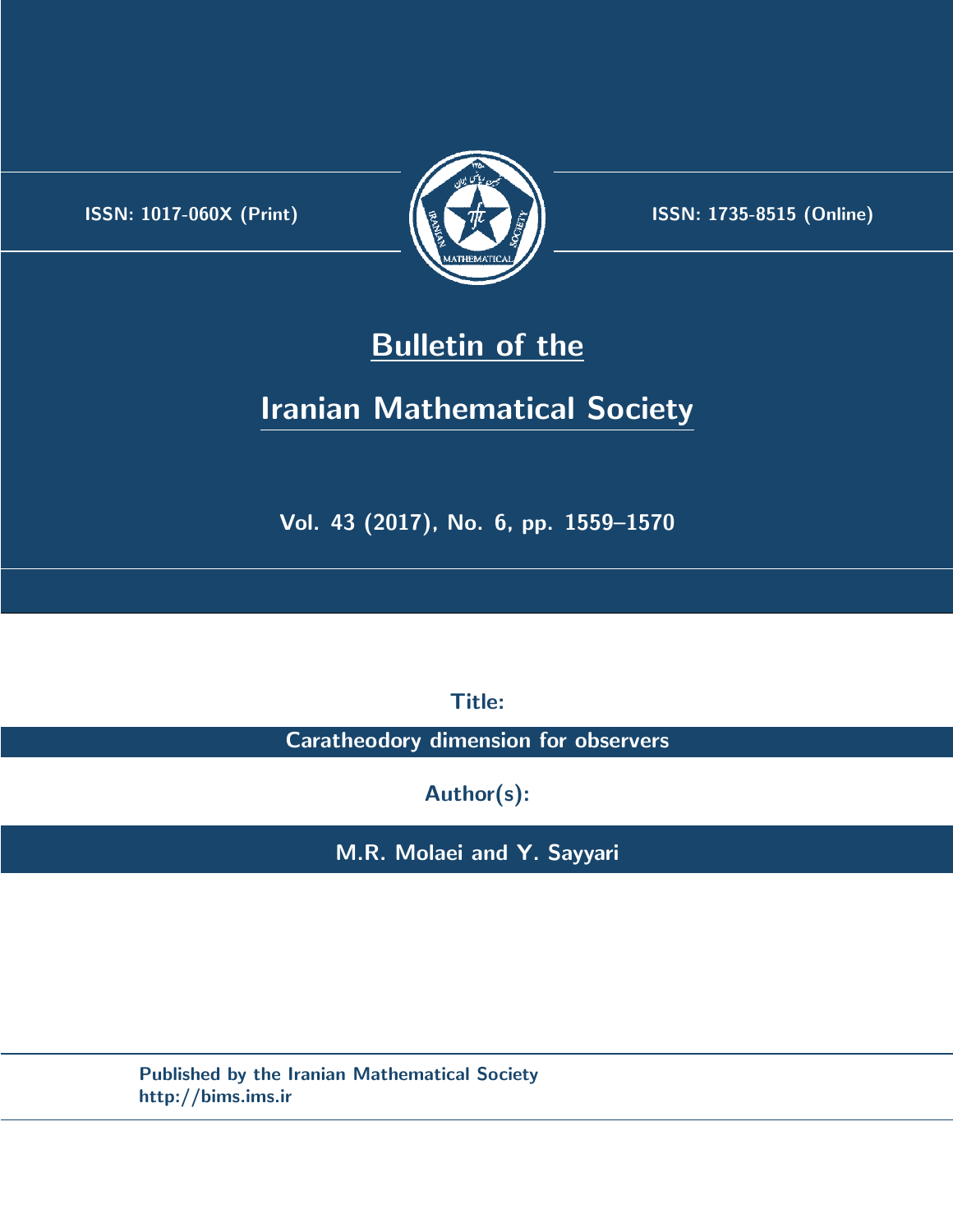Bull. Iranian Math. Soc. Vol. 43 (2017), No. 6, pp. 1559–1570 Online ISSN: 1735-8515

# **CARATHEODORY DIMENSION FOR OBSERVERS**

M.R. MOLAEI AND Y. SAYYARI*∗*

(Communicated by Fatemeh Helen Ghane)

Abstract. In this essay we introduce and study the notion of dimension for observers via Caratheodory structures and relative probability measures. We show that the dimension as a three variables function is an increasing function on observers, and decreasing function on the cuts of an observer. We find observers with arbitrary non-negative dimensions. We show that Caratheodory dimension for observers is an invariant object under conjugate relations. Caratheodory dimension as a mapping, for multi-dimensional observers is considered. News spread is modeled via multi-dimensional observers.

**Keywords:** Caratheodory structure, observer, news spread, Hausdorff dimension.

**MSC(2010):** Primary: 54F45; Secondary: 37C45.

## 1. **Introduction**

Caratheodory was the first scientist who introduced the notion of dimension as an invariant object in dynamical systems [\[3](#page-11-0),[9](#page-12-0)]. In this paper we extend the notion of Caratheodory dimension for one dimensional observers. One dimensional observer as an extension of random variables [[1](#page-11-1)] has been introduced as a mathematical object in dynamical systems in 2004 [[7](#page-12-1)]. It's extension as a multi-dimensional observer has been considered from topological viewpoint in 2009  $[8]$  $[8]$ . A one dimensional observer of a non-empty set X is a mapping  $\mu: X \to [0,1], [7]$  $\mu: X \to [0,1], [7]$ . One must pay attention to this point that an observer is a fuzzy set, but each fuzzy set is not an observer. In fact the closed interval [0*,* 1] has essential role in the mathematical modeling of a physical observer, and it can not change with an ordered lattice, because of some physical facts. For more details see [[8\]](#page-12-2). In the physical world, because of the rules of nature we have systems which are sets with a special kind of relations. Hence in this paper we assume that  $(X, T)$  is a discrete semi-dynamical system i.e., X is a

*⃝*c 2017 Iranian Mathematical Society

Article electronically published on 30 November, 2017.

Received: 3 February 2016, Accepted: 5 July 2016.

*<sup>∗</sup>*Corresponding author.

<sup>1559</sup>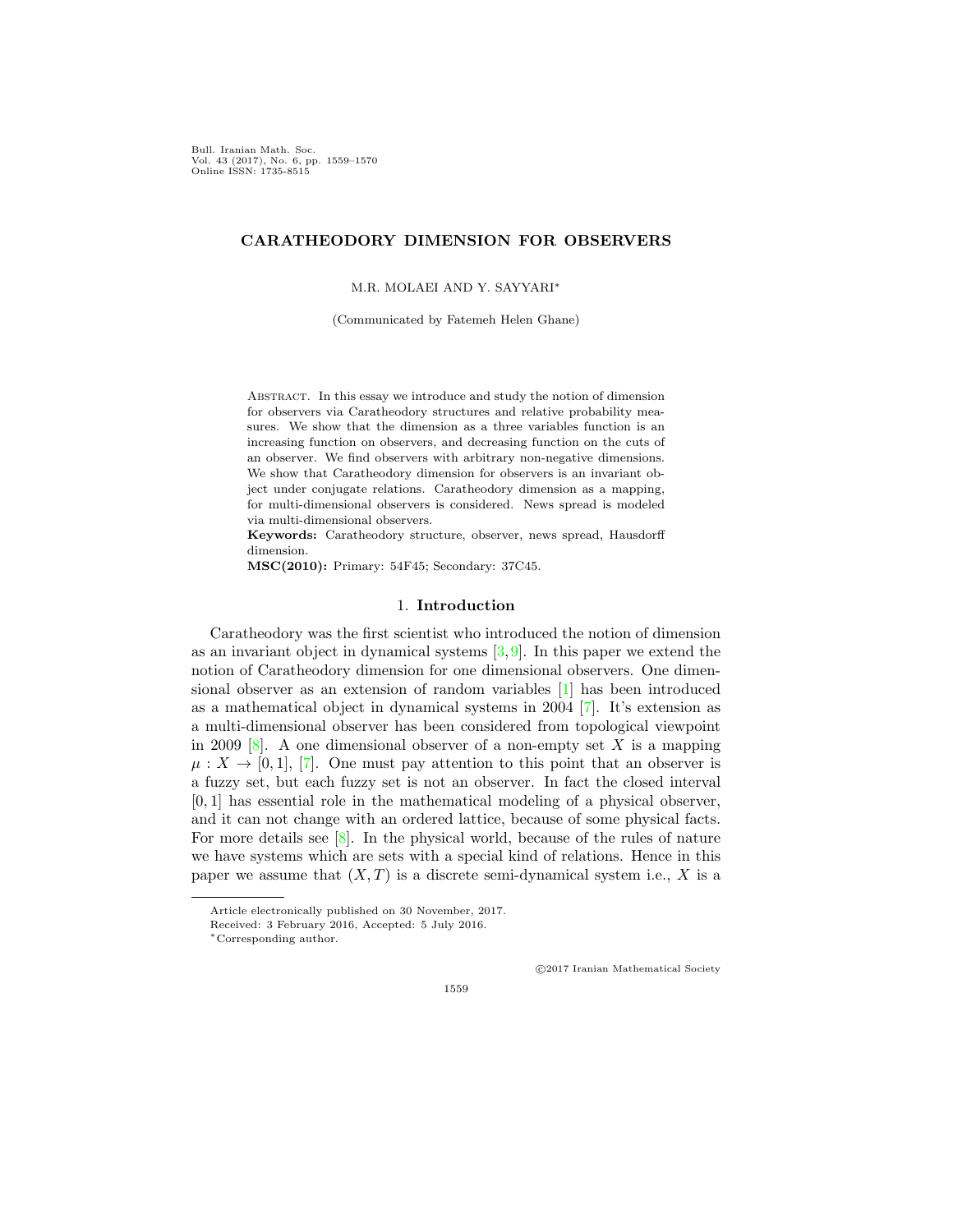non-empty set and  $T: X \to X$  is a mapping. If *E* is a subset of *X*, then the relative probability measure of  $E$  with respect to an observer  $\mu$  is the observer  $m_{\mu}^{T}(E): X \rightarrow [0, 1]$  defined by

$$
m_{\mu}^{T}(E)(x) = \limsup_{n \to \infty} \frac{1}{n} \sum_{i=0}^{n-1} \chi_{E}(T^{i}(x))\mu(T^{i}(x)).
$$

If we assume that  $(X, B, m)$  is a probability space,  $T : (X, B, m) \to (X, B, m)$ is an ergodic map and  $E$  is a member of the  $\sigma$ -algebra  $B$ , and if the one dimensional observer  $\mu: X \to [0,1]$  is the characteristic function of *X*, then Birkhoff ergodic theorem [[10\]](#page-12-3) implies that

 $m_{\mu}^{T}(E)(x) = \limsup_{n \to \infty} \frac{1}{n} \sum_{i=0}^{n-1} \chi_{E}(T^{i}(x)) \chi_{X}(T^{i}(x)) = m(E)$  a.e., for all *x ∈ X*. Thus the relative probability measure is an extension of the concept of probability measures.

In the next section the notion of dimension from an observer viewpoint is considered. We show that the dimension of an observer depends on it's relative probability measure and the metrics defined by two set functions on it's observational caratheodory structure. By examples we introduce observers with arbitrary positive dimensions. In section three conjugate relations are considered and we show that dimension is an invariant object under conjugate relations. In section four we extend the notion of Caratheodory dimension to multi-dimensional observers. We show that in this case Caratheodory dimension is a mapping. As an application we consider news spread by using of multi-dimensional observers.

#### 2. **Observational dimension**

In this section we assume that *X* is a nonempty set and  $\mu : X \to [0,1]$  is an observer. An observer  $\lambda : X \to [0,1]$  is called a subset of  $\mu$  if  $\lambda(x) \leq \mu(x)$ . Suppose that  $F$  is a collection of subsets of  $\mu$ , and  $f, g$  are two set functions from *F* to  $[0, \infty]$ . Then  $(F, f, q)$  is called an observational Caratheodory dimension structure or an OC-structure on  $\mu$  if  $f$  and  $g$  satisfy the following three axioms:

- A.1  $\chi_{\emptyset} \in F$  and  $f(\chi_{\emptyset}) = g(\chi_{\emptyset}) = 0$ . Moreover  $f(\alpha) > 0$  and  $g(\alpha) > 0$  if  $\alpha \in F$  and  $\alpha \neq \chi_{\emptyset}$ .
- A2. For given  $\delta > 0$  there is  $\epsilon > 0$  such that if  $g(\alpha) \leq \epsilon$  then  $f(\alpha) \leq \delta$ .
- A3. For given  $\epsilon > 0$  there is a finite or countable collection  $G \subseteq F$  such that  $\mu \subseteq \bigcup_{\alpha \in G} \alpha$  and  $g(G) = \sup\{g(\alpha) : \alpha \in G\} \leq \epsilon$ .

Let *η* be a subset of  $\mu$  and let  $d \in R$ ,  $\epsilon > 0$ ,  $c \in [0,1]$  and  $x \in X$  be given. Then we define  $M_c(\eta, d, \epsilon)(x) = \inf_G \{ \sum_{\alpha \in G} h(\alpha)(x) f(\alpha)^d \}$ , where  $h(\alpha)(x) =$  $m_{\mu}^{T}(\alpha^{-1}(c, 1))(x)$ , *G* is a finite or countable subcollection of *F* that covers  $\mu$ and  $g(G) \leq \epsilon$ . We denote  $\lim_{\epsilon \to 0} M_c(\eta, d, \epsilon)(x)$  by  $M_c(\eta, d)(x)$ . This limit can

be infinite.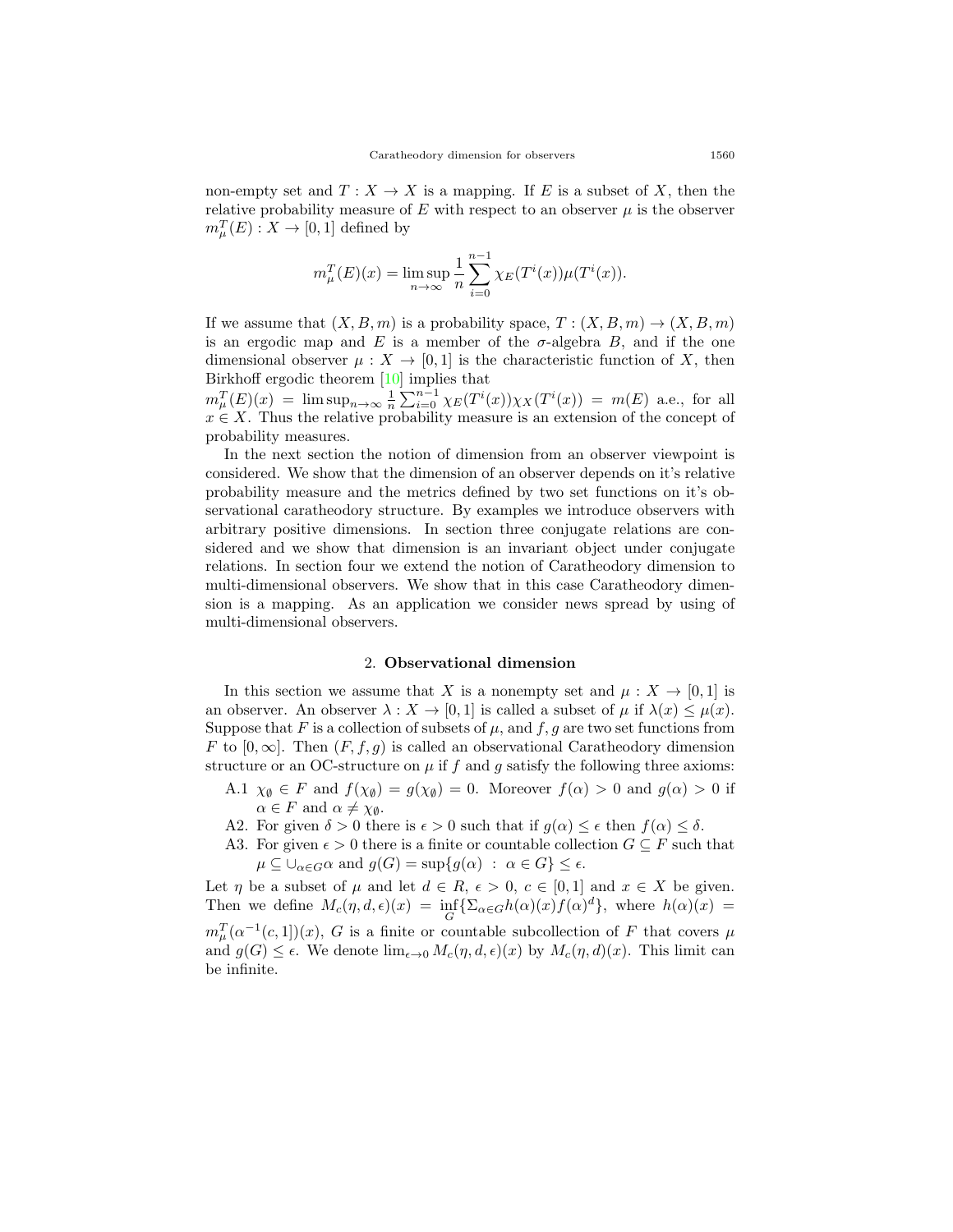The definition of  $M_c(\eta, d)(x)$  implies that  $M_c(\chi_{\emptyset}, d)(x) = 0$  for  $d > 0$  and  $M_c(\eta_1, d)(x) \leq M_c(\eta_2, d)(x)$  if  $\eta_1 \subseteq \eta_2 \subseteq \mu$ .

**Theorem 2.1.** If  $x \in X$  and  $c \in [0,1]$ , then  $M_c(\bigcup_{i=1}^{\infty} \eta_i, d)(x) \leq \sum_{i=1}^{\infty} M_c(\eta_i, d)(x)$ , *when*  $\eta_i \subseteq \mu$ *.* 

*Proof.* If for some *i*,  $M_c(\eta_i, d)(x) = \infty$ , then the proof is complete. Hence suppose that for each *i*,  $M_c(\eta_i, d)(x) < \infty$ . Let  $\delta > 0$  and  $\epsilon > 0$  be given. For given *i* there is  $\epsilon_i \leq \epsilon$  such that

$$
|M_c(\eta_i, d)(x) - M_c(\eta_i, d, \epsilon_i)(x)| \le \frac{\delta}{2^{i+1}},
$$

and there is a subcollection  $G_i = \{\alpha_{ij}\}\$  of *F* which covers  $\eta_i, g(G_i) \leq \epsilon_i$ , and

$$
|M_c(\eta_i, d, \epsilon_i)(x) - \Sigma_{j=1}^{\infty} h(\alpha_{ij})(x) f(\alpha_{ij})^d| \leq \frac{\delta}{2^{i+1}}.
$$

Hence

$$
|M_c(\eta_i, d)(x) - \sum_{j=1}^{\infty} h(\alpha_{ij})(x) f(\alpha_{ij})^d| \le \frac{\delta}{2^i}.
$$

We have  $G = \{\eta_{ij}\}\$ is a cover of  $\eta = \bigcup_{i=1}^{\infty} \eta_i$  and  $g(G) \leq \epsilon$ . Thus

$$
M_c(\eta, d, \epsilon)(x) \le \sum_{i,j} h(\eta_{ij})(x) f(\eta_{ij})^d \le \delta + \sum_{i=1}^{\infty} M_c(\eta_i, d)(x).
$$

Since  $\epsilon$  and  $\delta$  are arbitrary, we get  $M_c(\cup_{i=1}^{\infty} \eta_i, d)(x) \le \sum_{i=1}^{\infty} M_c(\eta_i, d)(x)$ .  $\Box$ 

<span id="page-3-0"></span>**Theorem 2.2.** *Let*  $\eta \subseteq \mu$ ,  $x \in X$  *and*  $c \in [0,1]$ *. Then there exists*  $d_c(x) \in$ [*−∞, ∞*] *such that*

$$
M_c(\eta, d)(x) = \begin{cases} \infty & \text{if } d < d_c(x), \\ 0 & \text{if } d > d_c(x). \end{cases}
$$

*Proof.* If  $M_c(\eta, d)(x) = 0$  for all *d*, then  $d_c(x) = -\infty$ . If  $M_c(\eta, d)(x) = \infty$  for all *d*, then  $d_c(x) = \infty$ .

We now prove that if  $0 \leq M_c(\eta, d)(x) < \infty$  then  $M_c(\eta, r)(x) = 0$  for all *r* > *d*. Let  $\epsilon$  > 0 be given then (A2) implies that: for  $\delta = \frac{1}{n}$  there is  $0 < \epsilon_n \leq \epsilon$ such that if  $g(\alpha) \leq \epsilon_n$  then  $f(\alpha) \leq \frac{1}{n}$ . Thus there exists  $0 < \epsilon'_n \leq \epsilon_n$  and  $G_{\epsilon'_n}$ such that

$$
|M_c(\eta, d)(x) - \Sigma_{\alpha \in G_{\epsilon'_n}} h(\alpha)(x) f(\alpha)^d| \le \frac{1}{n}, \text{ and } g(G_{\epsilon'_n}) \le \epsilon'_n.
$$

Hence

$$
\sum_{\alpha \in G_{\epsilon'_n}} h(\alpha)(x) f(\alpha)^d \le M_c(\eta, d)(x) + \frac{1}{n}.
$$

Thus

$$
M_c(\eta, r, \epsilon)(x) \le \sum_{\alpha \in G_{\epsilon'_n}} h(\alpha)(x) f(\alpha)^r \le (\frac{1}{n})^{r-d} (M_c(\eta, d)(x) + \frac{1}{n})
$$

for all  $n \in N$ . Therefore,  $M_c(\eta, r, \epsilon)(x) = 0$  for all  $\epsilon$  and hence  $M_c(\eta, r)(x) = 0$ .

Now we prove that if  $M_c(\eta, d)(x) = \infty$ , then  $M_c(\eta, r)(x) = \infty$  for all  $r < d$ . Since  $M_c(\eta, d)(x) = \infty$ , there exists a positive sequence  $\epsilon_n$  such that  $\epsilon_n \to 0$  and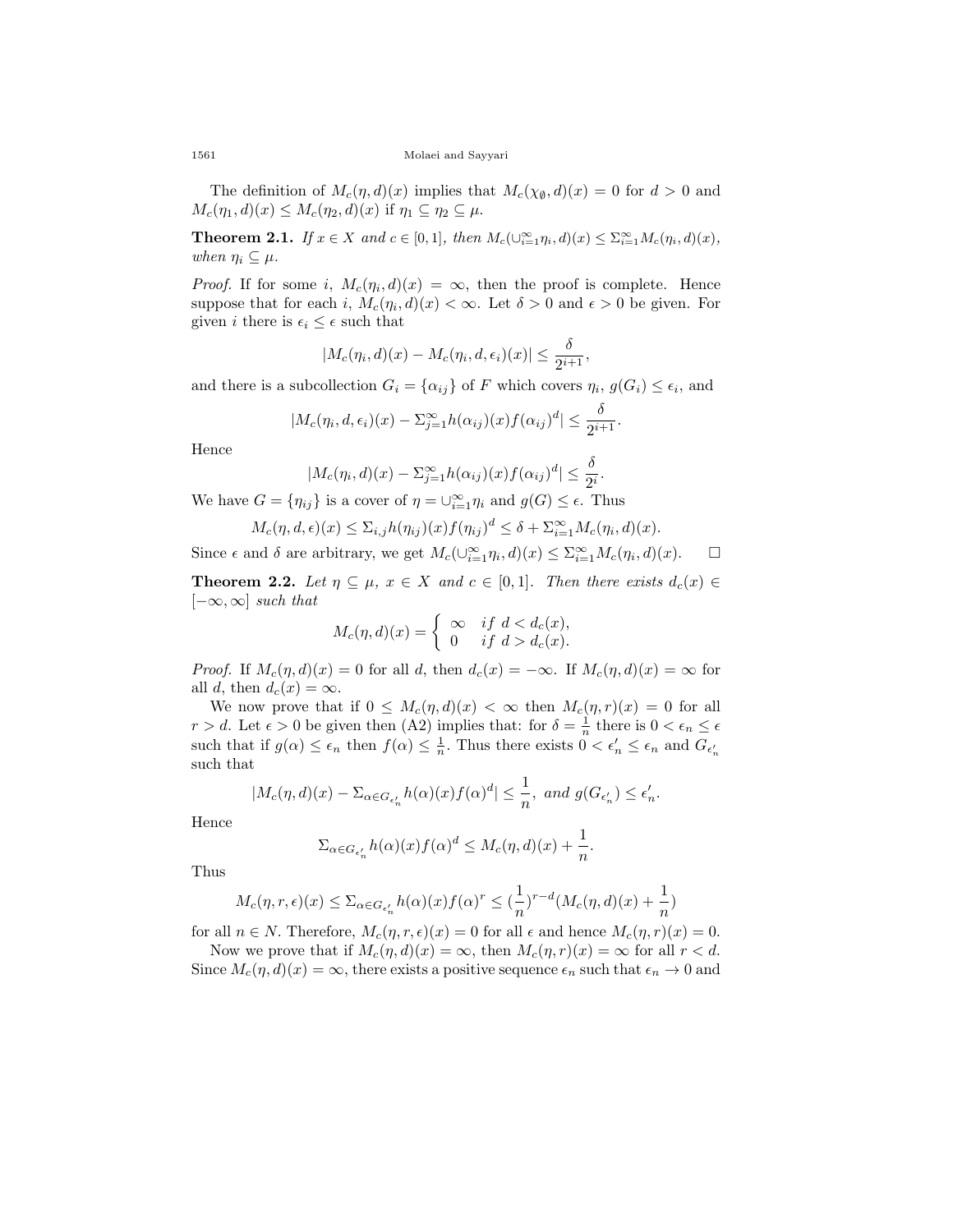$M_c(\eta, d, \epsilon_n)(x) \ge n$ . Put  $\delta = \frac{1}{n}$ , then there exists  $\epsilon'_n \le \epsilon_n$  such that  $g(\alpha) \le \epsilon'_n$ implies that  $f(\alpha) \leq \frac{1}{n}$ . Thus if  $g(G) \leq \epsilon'_n$ , then  $\Sigma_{\alpha \in G} h(\alpha)(x) f(\alpha)^d \geq n$  and  $f(G) \leq \frac{1}{n}$ . Hence

$$
\sum_{\alpha \in G} h(\alpha)(x) f(\alpha)^r = \sum_{\alpha \in G} h(\alpha)(x) f(\alpha)^d f(\alpha)^{r-d} \ge \frac{1}{n}^{r-d} n = n^{1+d-r},
$$

and it follows that  $M_c(\eta, r, \epsilon'_n)(x) \ge n^{1+d-r}$ . Since  $n \to \infty$  implies  $\epsilon'_n \to 0$ , the previous inequality implies that  $M_c(\eta, r)(x) = \infty$ .

Now we show that  $d_c(x) = \inf\{d : M_c(\eta, d)(x) = 0\}$ . Noting that  $d_c(x)$  is a real number, because we prove that there exist *r*, *s* such that  $M_c(\eta, r)(x) = 0$ and  $M_c(\eta, s)(x) = \infty$ . If  $d < d_c(x)$  and  $M_c(\eta, d)(x) < \infty$ , then we prove that  $M_c(\eta, r)(x) = 0$  for all  $d < r < d_c(x)$ , and this is a contradiction because  $d_c(x)$  is the infimum. If  $M_c(\eta, d_c)(x) = \infty$ , then  $M_c(\eta, d)(x) = \infty$  for all  $d < d_c$ . If  $s > d_c$  then  $M_c(\eta, d)(x) = \infty$  for all  $d_c(x) < d < s$ . Thus  $d_c(x) =$ inf{ $d$  :  $M_c(\eta, d)(x) = 0$ }  $\geq s$  which is a contradiction. Hence  $M_c(\eta, d)(x) =$  $\infty$  for all  $d < d_c(x)$ . If  $0 < M_c(\eta, d)(x) < \infty$  for some  $d > d_c(x)$ , then  $M_c(\eta, r)(x) = \infty$  for all  $d_c(x) < r < d$ . Thus  $d_c(x) \ge d$  which is a contradiction. Thus  $M_c(\eta, d)(x) = 0$  for all  $d > d_c(x)$ .

One can also prove that  $d_c(x) = \sup\{d : M_c(\eta, d)(x) = \infty\}$ .  $d_c(x)$  is called the Caratheodory dimension of  $\eta$  at  $x$  and we also denote it by dim<sub>c</sub> $\eta(x)$ .

**Theorem 2.3.** If  $\eta \subseteq \mu$ ,  $x \in X$ ,  $c_1, c_2 \in [0,1]$  and  $c_1 \ge c_2$ , then  $\dim_{c_2} \eta(x) \ge$ dim<sub>c<sub>1</sub></sub> $\eta(x)$ .

*Proof.* For  $i \in \{1, 2\}$  we define  $\eta_i : X \to [0, 1]$  by

$$
\eta_i(t) = \begin{cases} \eta(t) & \text{if } t > c_i, \\ 0 & \text{if } t \leq c_i. \end{cases}
$$

We have  $\eta_1 \subseteq \eta_2 \subseteq \mu$ . Thus  $M_c(\eta_1, d)(x) \leq M_c(\eta_2, d)(x)$  for all  $c \in [0, 1]$ . Thus  $\dim_{c_2}\eta(x) = \dim_{c_2}\eta_2(x) = \inf\{d : M_{c_2}(\eta_2, d)(x) = 0\} = \inf\{d : M_{c_1}(\eta_2, d)(x)\}$  $= 0$   $\geq \inf \{ d : M_{c_1}(\eta_1, d)(x) = 0 \} = \dim_{c_1} \eta_1(x) = \dim_{c_1} \eta(x)$ .

We assume that *X* and *Y* are two non-empty sets, and  $T: X \rightarrow X$ ,  $U: Y \to Y$  are two bijections. We say that *T* and *U* are conjugate if there is a bijection  $W: Y \to X$  such that  $W \circ U = T \circ W$ .

<span id="page-4-0"></span>**Theorem 2.4.** If E is a subset of X, then  $m_{\mu\omega W}^U(W^{-1}E)(W^{-1}(x))$  =  $m_{\mu}^{T}(E)(x)$ *, for all*  $x \in X$ *.*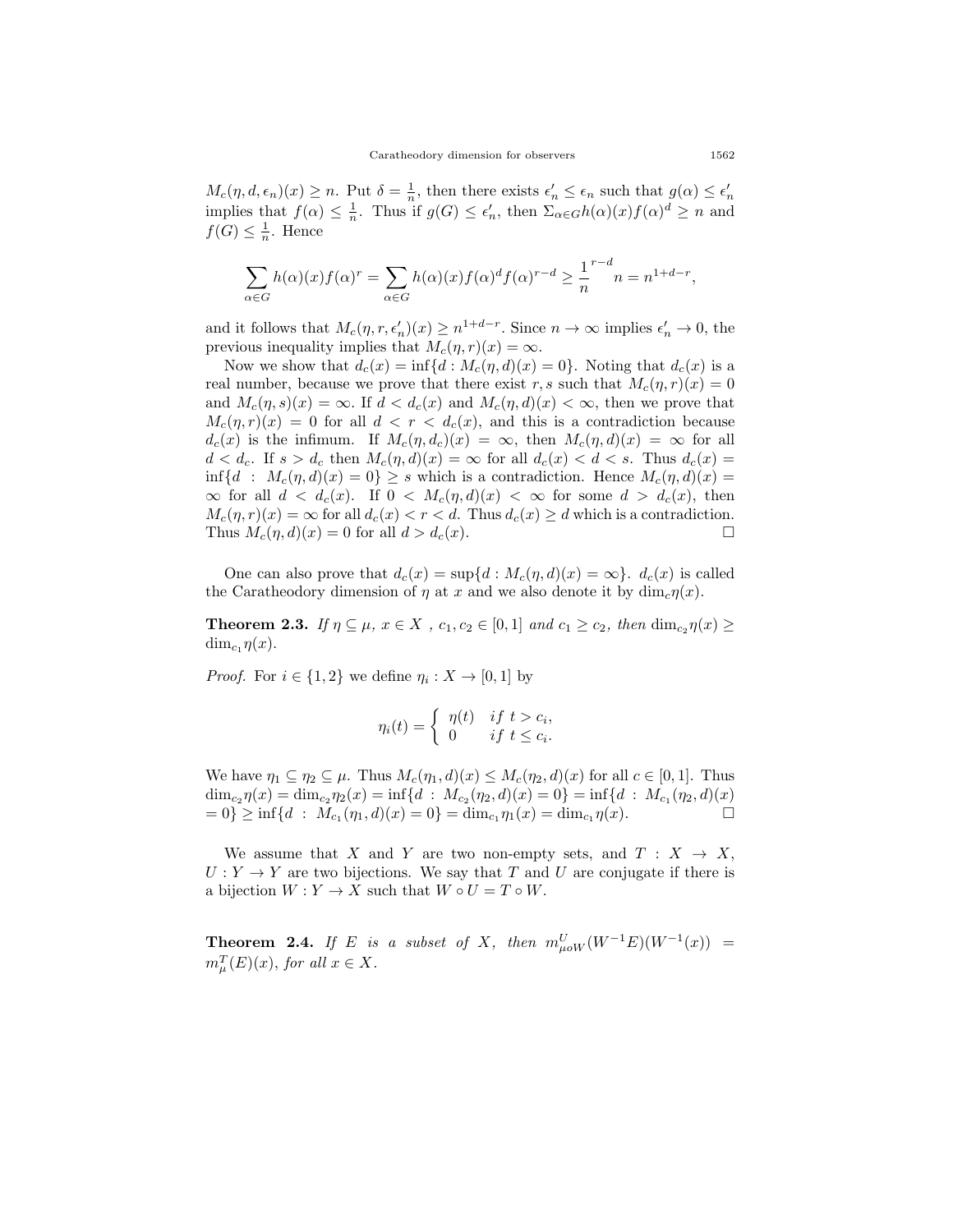*Proof.* Let  $x \in X$  be given. Then

$$
m_{\mu\circ W}^{U}(W^{-1}E)(W^{-1}(x))
$$
  
= 
$$
\limsup_{n\to\infty}\frac{1}{n}\sum_{i=0}^{n-1}\chi_{W^{-1}(E)}(U^{i}(W^{-1}(x)))\mu\circ W(U^{i}(W^{-1}(x)))
$$
  
= 
$$
\limsup_{n\to\infty}\frac{1}{n}\sum_{i=0}^{n-1}\chi_{W^{-1}(E)}(W^{-1}\circ T^{i}\circ W(W^{-1}(x)))\mu\circ W(W^{-1}\circ T^{i}\circ W(W^{-1}(x)))
$$
  
= 
$$
\limsup_{n\to\infty}\frac{1}{n}\sum_{i=0}^{n-1}\chi_{E}(T^{i}(x))\mu(T^{i}(x)) = m_{\mu}^{T}(E)(x).
$$

If  $(F, f, g)$  is an OC-structure on  $\mu$ , then  $(F^W = {\alpha \circ W \mid \alpha \in F}, f^W, g^W)$ is an OC-structure on  $\mu \circ W$ , where  $f^W : F^W \to [-\infty, \infty]$ , and  $g^W : F^W \to$  $[-\infty, \infty]$  are defined by  $f^W(\alpha \circ W) = f(\alpha)$  and  $g^W(\alpha \circ W) = g(\alpha)$ . With these assumptions and notations we have the next theorem.

**Theorem 2.5.**  $\dim_c \eta(x) = \dim_c \eta \circ W(W^{-1}(x))$ , for all  $\eta \subseteq \mu$  and  $x \in X$ .

*Proof.* Let  $d \in R$ ,  $\epsilon > 0$ ,  $c \in [0,1]$  and  $x \in X$  be given. Then  $M_c(\eta \circ W, d, \epsilon)(W^{-1}(x)) = \inf_{GW} {\sum_{\alpha \circ W \in G^W} h^W(\alpha \circ W)(W^{-1}(x))(f^W(\alpha \circ W))^d},$ where  $h^W(\alpha \circ W)(W^{-1}(x)) = m_{\mu \circ W}^U((\alpha \circ W)^{-1}(c, 1])(W^{-1}(x)),$  and  $g^W(G^W) \le$  $\epsilon$ . Hence Theorem [2.4](#page-4-0) implies that

$$
M_c(\eta \circ W, d, \epsilon)(W^{-1}(x)) = \inf_G \{ \Sigma_{\alpha \in G} h(\alpha)(x) f(\alpha)^d \} = M_c(\eta, d, \epsilon)(x),
$$

where  $h(\alpha)(x) = m_{\mu}^{T}(\alpha^{-1}(c, 1))(x)$ , and  $g(G) \leq \epsilon$ . Thus  $\dim_{c}\eta(x) = \dim_{c}\eta \circ$  $W(W^{-1}(x))$ , for all  $\eta \subseteq \mu$  and  $x \in X$ .

#### 3. **Examples**

In the genesis population model  $[2]$  $[2]$ , the number of population at time  $t$  is  $P(t) = e^{kt}$  where *k* is the birth rate minus the death rate, and it is a positive number. This situation will be true only for a period of time such as  $[0, 1]$ . Hence let  $X = [0, 1]$  and let  $T : X \to X$  be defined by  $T(t) = \frac{1}{e^k} e^{kt}$ . This normal situation disturb by some natural facts such as illness, earthquake, and so on. We can insert these facts via observers. Let  $\mu : X \to X$  be defined by  $\mu(t) = e^{-t}$ . The mapping *T* has two fixed points in  $(0, 1]$  one of them is 1, and we denote the other one by  $p$ , this fixed point is an attracting point (see Figure 1). Thus if  $E$  is an interval as a subset of  $[0, 1]$ , then

$$
m^T_{\mu}(E)(x) = \begin{cases} e^{-p} & \text{if } p \in E, \\ 0 & \text{otherwise.} \end{cases}
$$

 $U$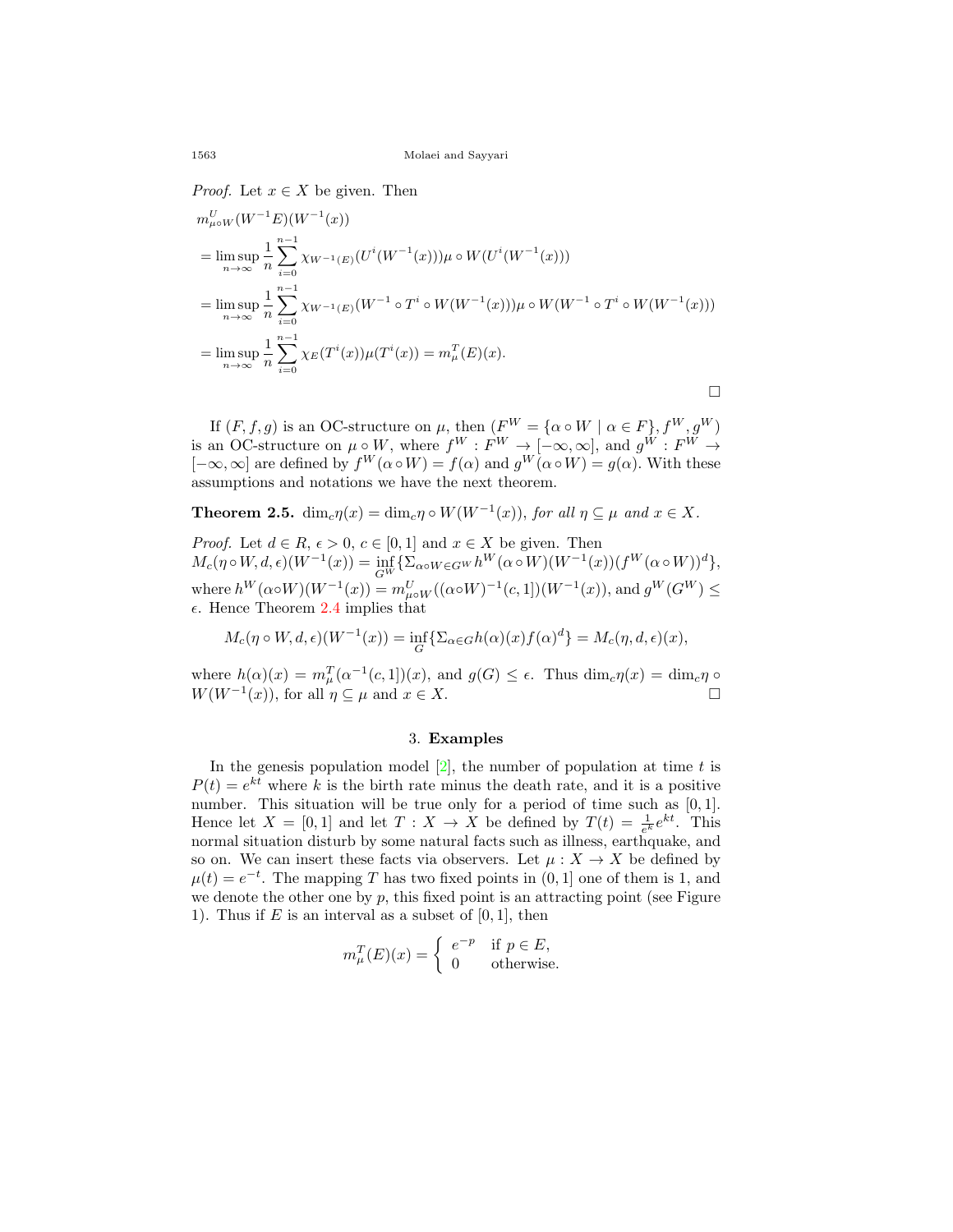Caratheodory dimension for observers 1564



Figure 1. *p* is an attracting fixed point of *T*.

**Example 3.1.** For given  $n \in N$ , and  $i \in \{1, 2, \ldots, n\}$  let  $\lambda_{n,i} : X \to X$  be defined by

$$
\lambda_{n,i}(t) = \begin{cases} \mu(t) - \frac{\mu(t)}{n} & \text{if } t \in [\frac{i-1}{n}, \frac{i}{n}],\\ 0 & \text{otherwise.} \end{cases}
$$

We take  $F = \{\chi_{\emptyset}, \mu, \lambda_{n,i} : n \in \mathbb{N} \text{ and } i \in \{1, 2, ..., n\}\}\$ and we define  $f = g$ :  $F \to [0, \infty]$  by

$$
f(\alpha) = \begin{cases} 1 & \text{if } \alpha = \mu, \\ 0 & \text{if } \alpha = \chi_{\emptyset}, \\ \frac{1}{n} & \text{if } \alpha = \lambda_{n,i}. \end{cases}
$$

Then we have

$$
M_c(\mu, d, \frac{1}{n})(x) \cong \begin{cases} \frac{e^{-p}}{n^d} & \text{if } c \le p, \\ 0 & \text{if } c > p. \end{cases}
$$

Thus

$$
\dim_c \mu(x) = \begin{cases} 0 & \text{if } c \leq p, \\ -\infty & \text{if } c > p. \end{cases}
$$

**Example 3.2.** For given  $n \in \mathbb{N}$ , let  $\lambda_n : X \to X$  be defined by

$$
\lambda_n(t) = \begin{cases} \mu(t) - \frac{\mu(t)}{n} & \text{if } t \in [\frac{1}{n}, 1], \\ 0 & \text{otherwise.} \end{cases}
$$

If  $F = \{\chi_{\emptyset}, \mu, \lambda_n : n \in \mathbb{N}\}\$ and if  $f = g : F \to [0, \infty]$  is the mapping

$$
f(\alpha) = \begin{cases} 1 & \text{if } \alpha = \mu, \\ 0 & \text{if } \alpha = \chi_{\emptyset}, \\ \frac{1}{n^s} & \text{if } \alpha = \lambda_n, \end{cases}
$$

where *s* is a constant positive number, then for large enough *n* 

$$
M_c(\mu, d, \frac{1}{n})(x) \cong \begin{cases} \frac{ne^{-p}}{n^{sd}} & \text{if } c \leq p, \\ 0 & \text{if } c > p. \end{cases}
$$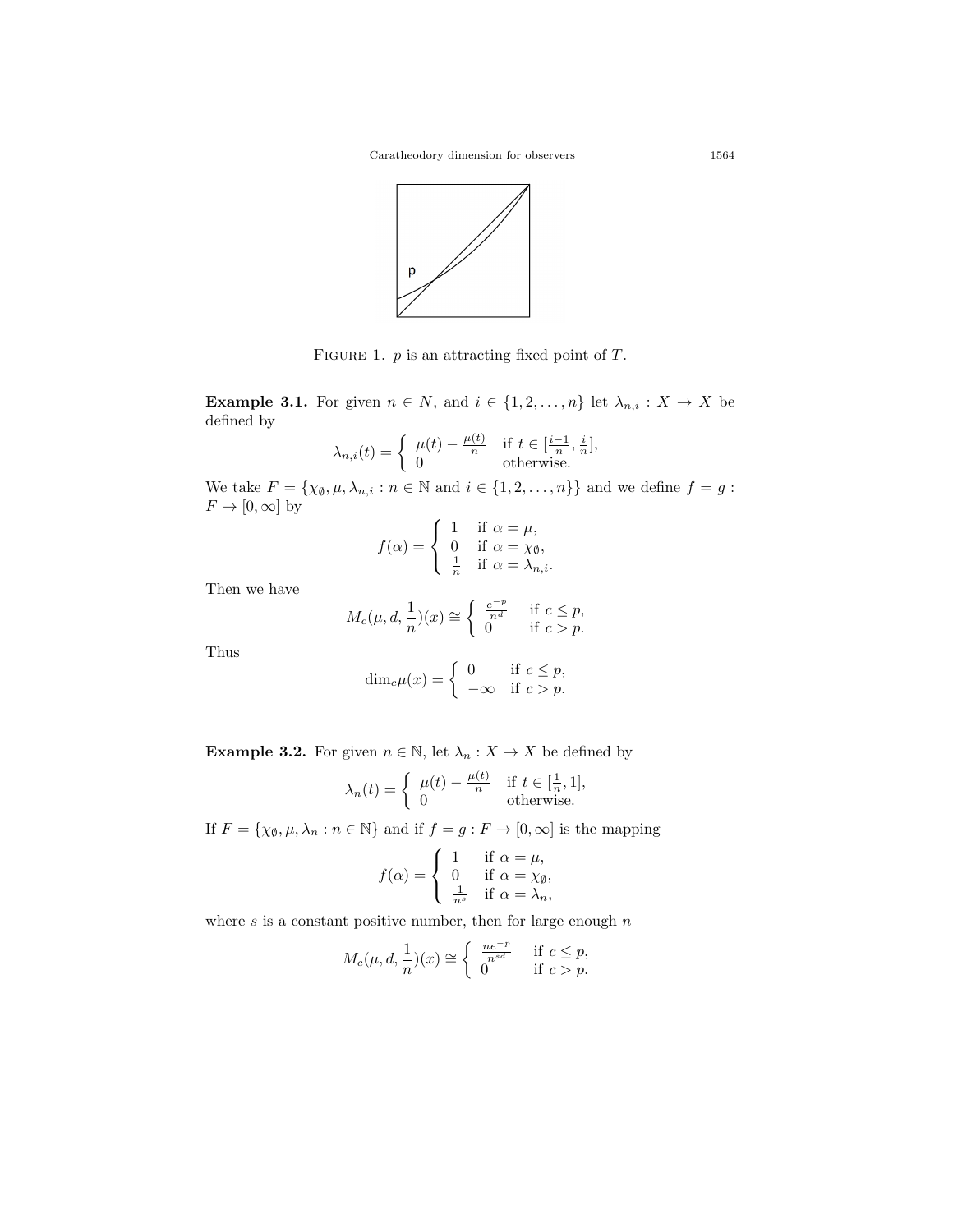Thus

$$
\dim_c \mu(x) = \begin{cases} \frac{1}{s} & \text{if } c \le p. \\ -\infty & \text{if } c > p. \end{cases}
$$

### 4. **Caratheodory dimension for multi-dimensional observers**

We assume that *X* is a non-empty set, *I* is an index set and

$$
\prod_{i\in I}[0,1]=\{g: I\rightarrow [0,1]: g \text{ is a mapping}\}.
$$

A mapping  $\mu: X \to \prod[0,1]$  is called a multi-dimensional observer [\[8](#page-12-2)].

*i∈I* Information systems are examples of multi-dimensional observers. We know that a triple  $(X, I, F)$  is called an information system if X, and I are non-empty finite sets, and  $F = \{f_i \mid f_i \text{ is a map on } X, \text{ and } i \in I\}$  [[5,](#page-11-3)[11](#page-12-4)]. The finiteness of *X* implies to the finiteness of the image of each *f<sup>i</sup>* , so it corresponds to a finite subset of the interval  $[0, 1]$  via a one to one mapping  $g_i$ . Thus an information system  $(X, I, F)$  can be denoted by a finite dimensional observer

$$
\mu: X \to \prod_{i \in I} [0,1]
$$

defined by

$$
\mu(x) = (g_1(f_1(x)), g_2(f_2(x)), \ldots, g_{|I|}(f_{|I|}(x)),
$$

where *X* and *I* are finite sets, and  $x \in X$ .

Fuzzy information systems are other examples of multi-dimensional observers. In fact in a fuzzy information system each  $f_i$  allows to take it's values in the interval [0*,* 1] [\[6](#page-11-4)]. Hence it is a multi-dimensional observer.

Stochastic (or random) processes on finite spaces are other examples of multidimensional observers. A stochastic process (Amigo, Kennel 2007) on a finite space X is a sequence  $(S_n)$ , where  $S_n$  is a random variable on X with values in  $A = \{a_1, \ldots, a_{|A|}\}, n \in I$ , and *I* is N or  $N_0 = N \bigcup \{0\}$  or Z. If we correspond the image of each  $S_n$  with a finite subset of  $[0, 1]$  via a one to one mapping  $g_n$ , then  $(S_n)$  can be considered as a multi-dimensional observer  $\mu: X \to \prod[0,1]$  defined by  $\mu = (g_n \circ S_n)$ , where *I* is N or  $\mathbb{N}_0 = N \cup \{0\}$  or Z. A multi-dimensional

observer  $\mu$  of *X* can be denoted by  $\mu = \prod \mu_i$ , where each  $\mu_i : X \to [0,1]$  is a one dimensional observer defined by  $\mu_i(x) = \mu(x)(i)$ .

Now we assume that *E* is a subset of *X*, and  $T: X \to X$  is a mapping. The

relative probability measure of *E* with respect to a multi-dimensional observer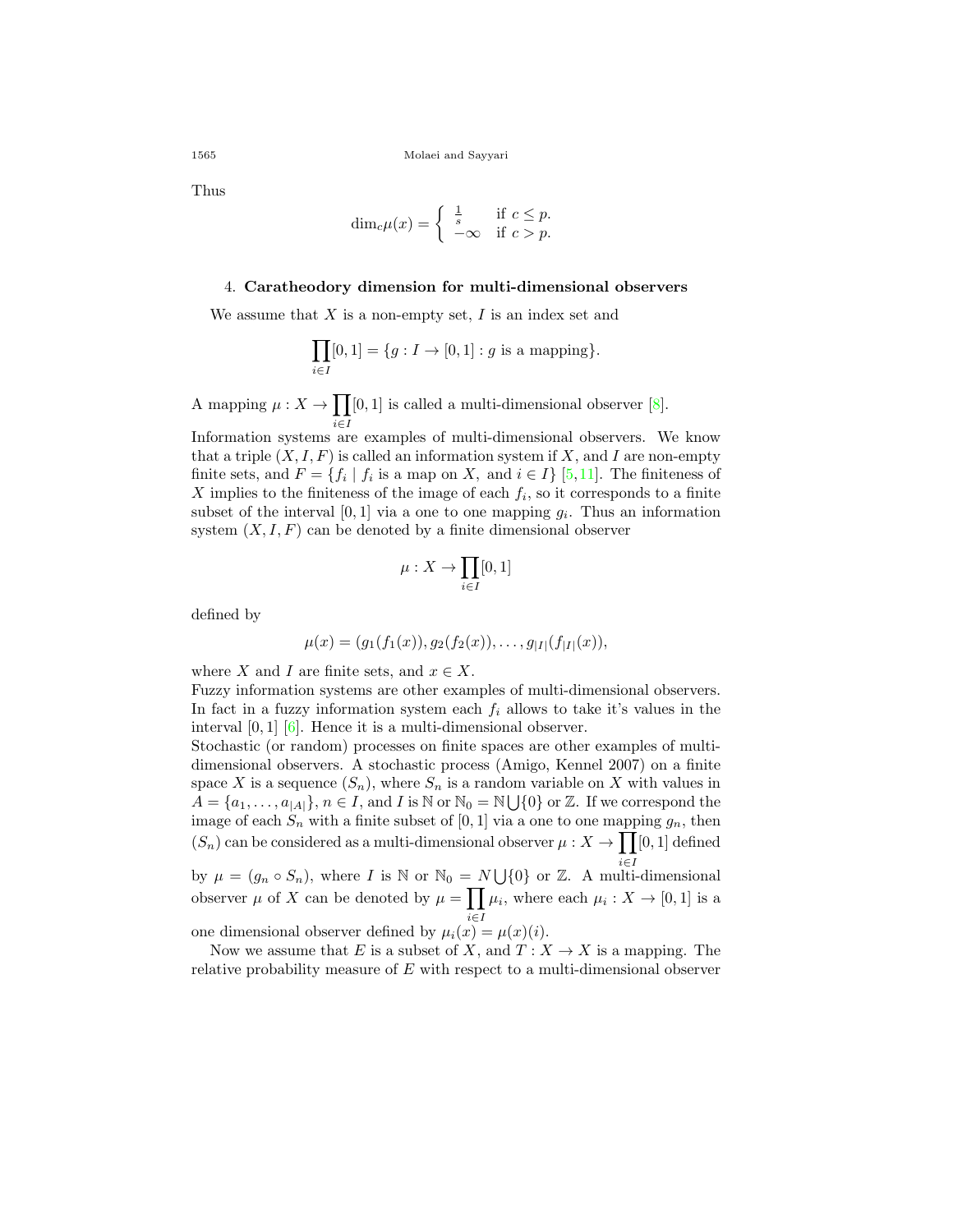$\mu$  is the multi-dimensional observer  $m_{\mu}^{T}(E) : X \to \prod$ *i∈I* [0*,* 1] defined by

$$
m_{\mu}^{T}(E)(x) = \limsup_{n \to \infty} \frac{1}{n} \sum_{i=0}^{n-1} \chi_{E}(T^{i}(x))\mu(T^{i}(x)).
$$

Let  $\mu = \prod \mu_i$  and  $\eta = \prod \eta_i$  be two multi-dimensional observers of *X*. Then we say that  $\eta \subseteq \mu$  if  $\eta_i(x) \leq \mu_i(x)$  for all  $x \in X$  and  $i \in I$ .  $\eta \cap \mu$  and  $\eta \cup \mu$  are two

multi-dimensional observers of *X* defined by  $(\eta \cap \mu)_i(x) = \min{\{\eta_i(x), \mu_i(x)\}}$ and  $(\eta \cup \mu)_i(x) = \max{\{\eta_i(x), \mu_i(x)\}}$ .

Now let *F* be a collection of subsets of  $\mu$ , and let *f*, *g* be two set functions from *F* to  $[0, \infty]$ . We say that  $(F, f, g)$  is an observational Caratheodory dimension structure or OC-structure on multi-dimensional observer  $\mu$  if  $f$  and  $g$  satisfy the following three axioms:

$$
\text{(AM1)} \prod_{i \in I} \chi_{\emptyset} \in F \text{ and } f(\prod_{i \in I} \chi_{\emptyset}) = g(\prod_{i \in I} \chi_{\emptyset}) = 0. \text{ Moreover, } f(\alpha) > 0 \text{ and}
$$
\n
$$
g(\alpha) > 0 \text{ if } \alpha \in F \text{ and } \alpha \neq \prod_{i \in I} \chi_{\emptyset}.
$$

(AM2) For given  $\delta > 0$  there is  $\epsilon > 0$  such that if  $g(\alpha) \leq \epsilon$  then  $f(\alpha) \leq \delta$ .

(AM3) For given  $\epsilon > 0$  there is a finite or countable collection  $G \subseteq F$  such that  $\mu \subseteq \bigcup_{\alpha \in G} \alpha$  and  $g(G) = \sup\{g(\alpha) : \alpha \in G\} \leq \epsilon$ .

Now such as section 2 we assume that  $\eta$  is a subset of  $\mu$ ,  $d \in R$ ,  $\epsilon > 0$ ,  $c \in [0, 1]$ and  $x \in X$ . Then we define  $M_c(\eta, d, \epsilon)(x) = \inf_G \{ \sum_{\alpha \in G} h(\alpha)(x) f(\alpha)^d \}$ , where  $h(\alpha)(x) = m_{\mu}^T(\alpha^{-1}(\prod_{i \in I}(c, 1]))(x), G$  is a finite or countable subcollection of *F* that covers  $\mu$  and  $g(G) \leq \epsilon$ . We also denote  $\lim_{\epsilon \to 0} M_c(\eta, d, \epsilon)(x)$  by  $M_c(\eta, d)(x)$ .

**Theorem 4.1.** *Let*  $\eta \subseteq \mu$ ,  $x \in X$ , and  $c \in [0,1]$  *be given. Then there exists*  $d_c(x): I \to [-\infty, \infty]$  *such that* 

$$
M_c(\eta, d)(x)(i) = \begin{cases} \infty & \text{if } d < d_c(x)(i), \\ 0 & \text{if } d > d_c(x)(i). \end{cases}
$$

*Proof.* Since  $M_c(\eta, d)(x)$  is a multi-dimensional observer, then we can denote it by  $\prod M_c(\eta_i, d)(x)$ . If we apply Theorem [2.2](#page-3-0) for  $M_c(\eta_i, d)(x)$ , then we find  $d_c(x)(i) \in [-\infty, \infty]$  such that

$$
M_c(\eta_i, d)(x) = \begin{cases} \infty & \text{if } d < d_c(x)(i), \\ 0 & \text{if } d > d_c(x)(i). \end{cases}
$$

Thus the mapping  $d_c(x) : I \to [-\infty, \infty], i \mapsto d_c(x)(i)$  implies the validity of the theorem.  $\Box$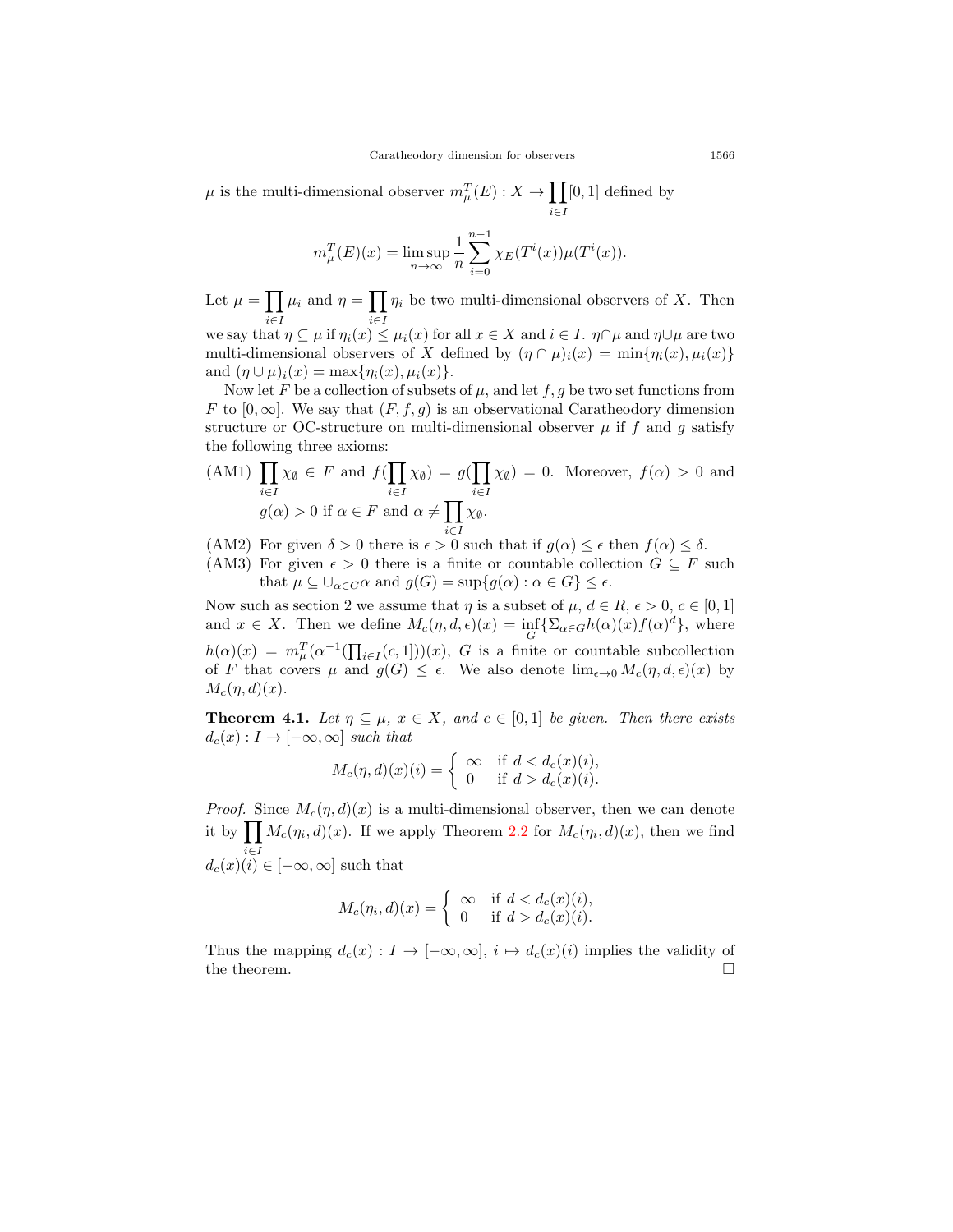We denote the mapping  $d_c(x)$  by  $\dim_c \eta(x)$  and we call it the Caratheodory dimension of *η* at *x*.

## 5. **Modelling of news spread**

News can spread in a society by different means such as internet, television, magazine, mobile, radio and so on. We assume that *X* is the set of communication means, and  $\lambda : X \to [0,1]$  is a mapping such that the probability that some news transforms in a small time interval  $\Delta t$  by a means  $x \in X$  is equal to  $\lambda(x)\Delta t + O((\Delta t)^2)$ . Let *N*(*t*) be the number of population of a society at time *t* (we assume that there is a positive constant *M* such that  $N(t) \leq M$  for all  $t \in R$ ). We denote the expected number of population at time  $t$  who receive a special news via a means  $x \in X$  by  $E(N(t))(x)$ . Hence

$$
E(N(t))(x) = \sum_{n=0}^{M} n p_n^x(t),
$$

where  $p_n^x(t)$  is the probability that exactly *n* individuals receive that news at time *t* via the means *x*. If  $I \subseteq R$ , then we define  $\mu : X \to \prod$ *t∈I*  $[0, 1]$  by  $\mu(x) =$ 

 $\Pi\stackrel{1}{=}$  $\iota \in I$ <sup>---</sup><br>communication means. To determine  $\mu$  we first determine the evolution of  $\frac{1}{M}E(N(t))(x)$ . The observer  $\mu$  determines the news spread by different

 $p_n^x(t)$ . The probability law implies

$$
p_n^x(t + \Delta t) = \begin{cases} (n-1)p_{n-1}^x(t)\lambda(x)\Delta t + p_n^x(t) + O((\Delta t)^2) & \text{if } 1 < n \le M, \\ p_1^x(t) + \lambda(x)\Delta t & \text{if } n = 1, \\ p_0^x(t) + (1 - \lambda(x))\Delta t & \text{if } n = 0. \end{cases}
$$

Letting  $\Delta t \rightarrow 0$ , we deduce the following system of differential equations

$$
\frac{dp_n^x(t)}{dt} = \begin{cases} (n-1)\lambda(x)p_{n-1}^x(t) & \text{if } 1 < n \le M, \\ \lambda(x) & \text{if } n = 1, \\ (1 - \lambda(x)) & \text{if } n = 0. \end{cases}
$$

Hence

$$
p_n^x(t) = \begin{cases} (n-1)\lambda(x)^n \frac{t^n}{n!} + (n-1)\lambda(x)^{n-1} p_1^x(0) \frac{t^{n-1}}{(n-1)!} + \cdots + \\ (n-1)\lambda(x) p_{n-1}^x(0) + p_n^x(0) & \text{if } 1 < n \le M, \\ \lambda(x)t + p_1^x(0) & \text{if } n = 1, \\ (1 - \lambda(x))t + p_0^x(0) & \text{if } n = 0. \end{cases}
$$

Thus we can determine  $E(N(t))(x) = \sum_{n=1}^{M}$ *n*=0  $np_n^x(t)$  and  $\mu(x) = \prod$ *t∈I* 1  $\frac{1}{M}E(N(t))(x).$ 

**Example 5.1.** Suppose  $X = \{x_1 = \text{Televation}, x_2 = \text{Radio}, x_3 = \text{Magazine},\}$  $x_4$  = Internet},  $I \subseteq R$ ,  $M = 20$ ,  $p_n^{x_i}(0) = \frac{n}{101}$ , and  $\lambda(x_i) = \frac{1}{i+100}$  for  $i \in$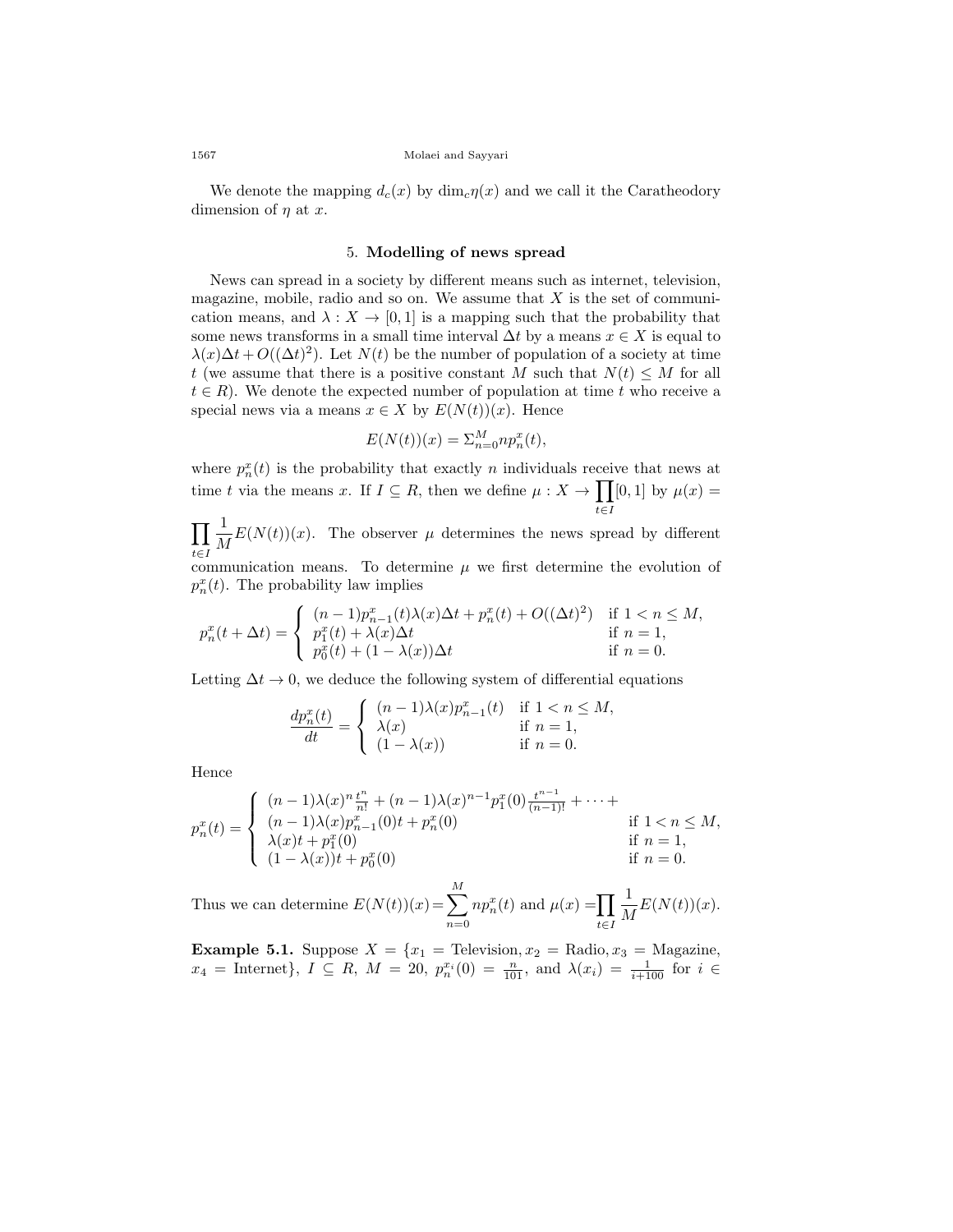$\{1, 2, 3, 4\}$ . If  $E \subseteq X$  and  $T : X \to X$  is the mapping

$$
T(x_i) = \begin{cases} x_{i+3} & \text{if } i = 1, \\ x_{i-3} & \text{if } i = 4, \\ x_i & \text{if } i \in \{2, 3\}, \end{cases}
$$

then

$$
m_{\mu}^{T}(E)(x_{1}) = \begin{cases} \mu(x_{1}) & \text{if } x_{1}, x_{4} \in E, \\ \frac{1}{2}\mu(x_{1}) & \text{if } (x_{1} \in E, \text{ and } x_{4} \notin E) \text{ or } (x_{4} \in E, \text{ and } x_{1} \notin E), \\ \prod_{t \in I} 0 & \text{otherwise,} \end{cases}
$$

 $m_{\mu}^{T}(E)(x_{4}) =$  $\mathsf{I}$  $\mathbf{I}$  $\mu(x_4)$  if  $x_1, x_4 \in E$ ,<br>  $\frac{1}{2}\mu(x_4)$  if  $(x_1 \in E, \text{ a})$ <br>  $\prod_{i \in I} 0$  otherwise.  $\mu(x_4)$  if  $(x_1 \in E$ , and  $x_4 \notin E$  or  $(x_4 \in E$ , and  $x_1 \notin E)$ , *t∈I* 0 otherwise*,*

and for  $i \in \{2, 3\}$ 

$$
m_{\mu}^{T}(E)(x_{i}) = \begin{cases} \mu(x_{i}) & \text{if } x_{i} \in E, \\ \prod_{t \in I} 0 & \text{otherwise.} \end{cases}
$$

Let  $\eta_n = (1 - \frac{1}{n})\mu$ , and  $F = \{\prod_{i \in I} \chi_{\emptyset}, \mu, \eta_n : n \in N\}$ . If  $\alpha \in F$ , then we define  $||\alpha|| = \max{||\alpha(x_i)|| \mid i = 1, 2, 3, 4}.$  We also define  $f = g : F \to [-\infty, \infty]$  by

$$
f(\alpha) = \begin{cases} \frac{1}{n^{||\mu||+1}} & \text{if } \alpha = \eta_n, \\ 1 & \text{if } \alpha = \mu, \\ 0 & \text{if } \alpha = \prod_{i \in I} \chi_{\emptyset}. \end{cases}
$$

If  $d \in R$ ,  $n \in N$ , and  $c \in [0, 1]$ , then

$$
M_c(\mu,d,\frac{1}{n})(x_1)\cong
$$

$$
\begin{cases}\n\frac{n}{n^{(||\mu||+1)d}} \mu(x_1) & \text{if } \mu(x_1) > \mu(c), \text{ and } \mu(x_4) > \mu(c), \\
\frac{n}{2n^{(||\mu||+1)d}} \mu(x_1) & \text{if } (\mu(x_1) > \mu(c), \text{ and } \mu(x_4) \leq \mu(c)) \text{ or } \\
(\mu(x_4) > \mu(c), \text{ and } \mu(x_1) \leq \mu(c)), \\
\prod_{t \in I} 0 & \text{otherwise,} \n\end{cases}
$$

$$
M_c(\mu, d, \frac{1}{n})(x_4) \cong
$$

$$
\begin{cases}\n\frac{n}{n(|\mu||+1)d}\mu(x_4) & \text{if } \mu(x_1) > \mu(c), \text{ and } \mu(x_4) > \mu(c), \\
\frac{n}{2n(|\mu||+1)d}\mu(x_4) & \text{if } (\mu(x_1) > \mu(c), \text{ and } \mu(x_4) \leq \mu(c)) \text{ or } \\
(\mu(x_4) > \mu(c), \text{ and } \mu(x_1) \leq \mu(c)), \\
\prod_{t \in I} 0 & \text{otherwise,} \n\end{cases}
$$

and for  $i \in \{2, 3\}$ 

$$
M_c(\mu, d, \frac{1}{n})(x_i) \cong \begin{cases} \frac{n}{n(\|\mu\| + 1)d} \mu(x_i) & \text{if } \mu(x_i) > \mu(c), \\ \prod_{t \in I} 0 & \text{otherwise.} \end{cases}
$$

Thus

$$
\dim_c \mu(x_1)(i) = \begin{cases} \frac{1}{||\mu||+1} & \text{if } \mu(x_1)(i) \neq 0 \text{ and } \mu(x_1) > \mu(c) \text{ or } \mu(x_4) > \mu(c), \\ -\infty & \text{if } \mu(x_1)(i) = 0 \text{ or } (\mu(x_1) \leq \mu(c), \text{ and } \mu(x_4) \leq \mu(c)), \end{cases}
$$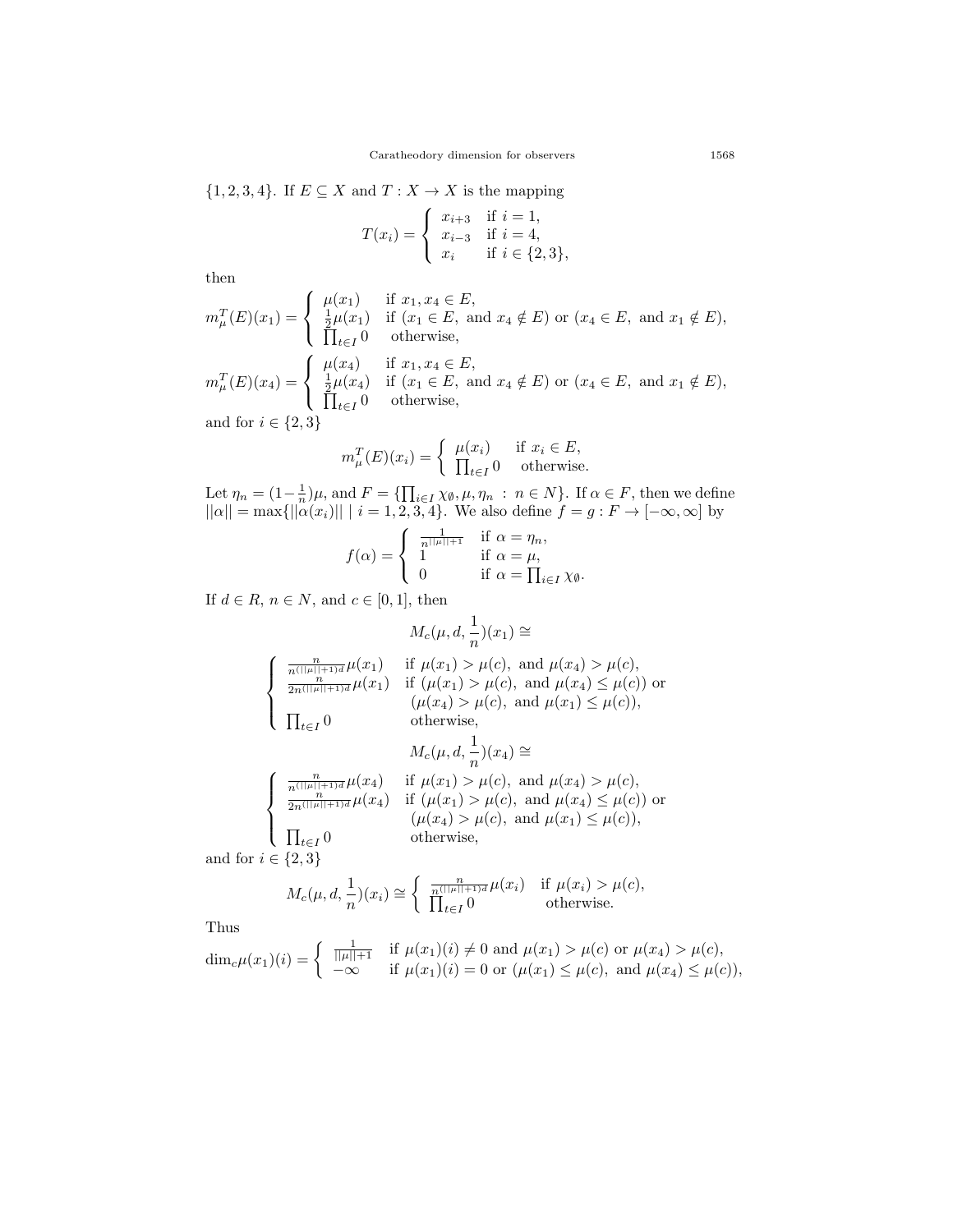#### 1569 Molaei and Sayyari

 $\dim_c \mu(x_4)(i) = \begin{cases} \frac{1}{||\mu||+1} & \text{if } \mu(x_4)(i) \neq 0 \text{ and } \mu(x_1) > \mu(c) \text{ or } \mu(x_4) > \mu(c), \ \lim_{x \to a} \mu(x_4)(x_4) & \text{if } \mu(x_4)(x_5) < \mu(x_5) < \mu(x_6) \end{cases}$ *−∞* if  $\mu(x_4)(i) = 0$  or  $(\mu(x_1) \leq \mu(c)$  and  $\mu(x_4) \leq \mu(c)$ )*,* and for  $j \in \{2, 3\}$  $\dim_c \mu(x_j)(i) = \begin{cases} \frac{1}{||\mu||+1} & \text{if } \mu(x_j)(i) \neq 0 \text{ and } \mu(x_j) > \mu(c), \end{cases}$ *−∞* otherwise*.*

## 6. **Conclusion**

We assume that  $\mu$  is a multi-dimensional observer of X, and F is a  $\mu$ topology  $[8]$  $[8]$  i.e. *F* is a collection of subsets of  $\mu$  with the following conditions:

(i) *µ,*∏ *i∈I*  $\chi_{\emptyset} \in F;$ (ii)  $\lambda \cap \eta \in F$  whenever  $\lambda, \eta \in F$ ;  $(iii)$  | ]  $\lambda_a \in F$  whenever  $\lambda_a \in F$ .

*a∈J* If  $T: X \to X$  is a mapping and  $c \in [0,1]$ , then we define  $f = g: F \to [0,\infty]$  by  $f(\alpha) = ||m_{\alpha}^T(E)||$ , where  $E = \mu^{-1} \prod_{i \in I} (c, 1]$ . If  $(F, f, g)$  is an OC-structure on multi-dimensional observer  $\mu$ ,  $x \in X$ , and  $\eta \subseteq \mu$ , then  $\dim_c \mu(x)$  is called the Hausdorff dimension of *η* at *x*. This dimension is an extension of the notion of Hausdorff dimension for a bounded subset *X* of the Euclidean space *R<sup>n</sup>*. To see this we assume that *B* is the  $\sigma$ -algebra generated by open subsets of *R<sup>n</sup>* restricted to *X* and *m* is the Lebesgue measure on *X*. We assume that  $T: (X, B, \frac{1}{m(X)}m) \rightarrow (X, B, \frac{1}{m(X)}m)$  is an ergodic map, and that the one dimensional observer  $\mu : X \to [0,1]$  is the characteristic function of *X*. If  $F = \{ \chi_U : U$  is open in X $\}$ , then simple calculations imply that  $\dim_c u(x)$  is the Hausdorff dimension of *X*, for all  $x \in X$  and  $c \in [0,1)$ . Because in this case  $m_{\chi_U}^T(E) = m(U)$  a.e., and  $k_1$ diameter $(U) \le m(U) \le k_2$ diameter $(U)$ , where  $k_1$ and *k*<sup>2</sup> are two positive constants.

Consideration of Hausdorff dimension [\[4](#page-11-5)] for observers can be a topic for further research.

### **REFERENCES**

- <span id="page-11-1"></span>[1] J.M. Amigo and M.B. Kennel, Topological permutation entropy, *Phys. D* **231** (2007), no. 2, 137–142.
- <span id="page-11-2"></span>[2] F. Brauer and C. Castillo-Chavez, Mathematical Models for Communicable Diseases, CBMS-NSF Regional Conference Series in Applied Mathematics 84, Society for Industrial and Applied Mathematics (SIAM), Philadelphia, PA, 2013.
- <span id="page-11-0"></span>[3] C. Caratheodory, Uber das lineare mass von Punktmengen, *Nachr. Akad. Wiss. G¨ottingen Math.-Phys.* Kl. II. **54** (1914) 404–426.
- <span id="page-11-5"></span>[4] M. Dongkui and W. Min, On Hausdorff dimension and topological entropy, *Fractals* **18** (2010), no. 3, 363–370.
- <span id="page-11-3"></span>[5] R.M. Gray, Entropy and Information Theory, Springer Verlag, New York, 1990.
- <span id="page-11-4"></span>[6] R. Intan, Rarity-based similarity relations in a generalized fuzzy information system, in: Conference on Cybernetics and Intelligent Systems (Singapore), IEEE, 2004.